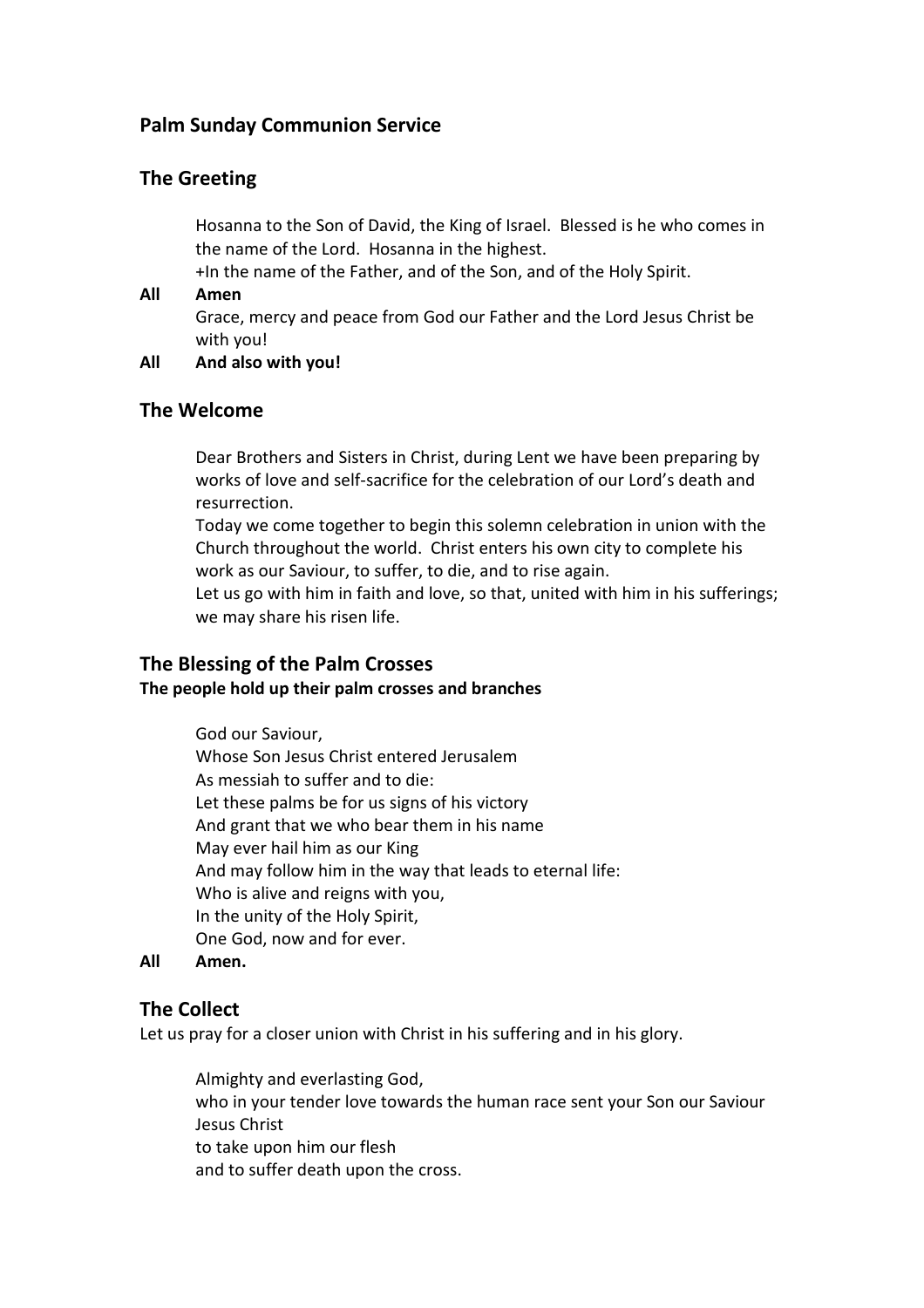grant that we may follow the example of his patience and humility, and also be made partakers of his resurrection: through Jesus Christ your Son our Lord who is alive and reigns with you, in the unity of the Holy Spirit, One God, now and for ever.

**All Amen**

# **Bible Reading**

At the end the reader my say This is the word of the Lord. **Thanks be to God.** 

## **The Palm Gospel Reading**

Hear the Gospel of our Lord Jesus Christ according to N **All Glory to you, O Lord**

### **At the end of the Reading**

This is the Gospel of the Lord. **All Praise to you, O Christ.**

## **Sermon**

# **Prayers of Intercession**

At the end of the Prayers:

**All Holy God** 

**Holy and strong Holy and immortal Have Mercy upon us** 

## **Hymn**

## **Preparation of the table**

Jesus true vine and bread of life, ever giving yourself that the world might life; let us share your death and passion; make us perfect in your Love. **Amen.** 

## **The Eucharistic Prayer**

The Lord be with you

**All And also with you**

Lift up your hearts **All We lift them to the Lord**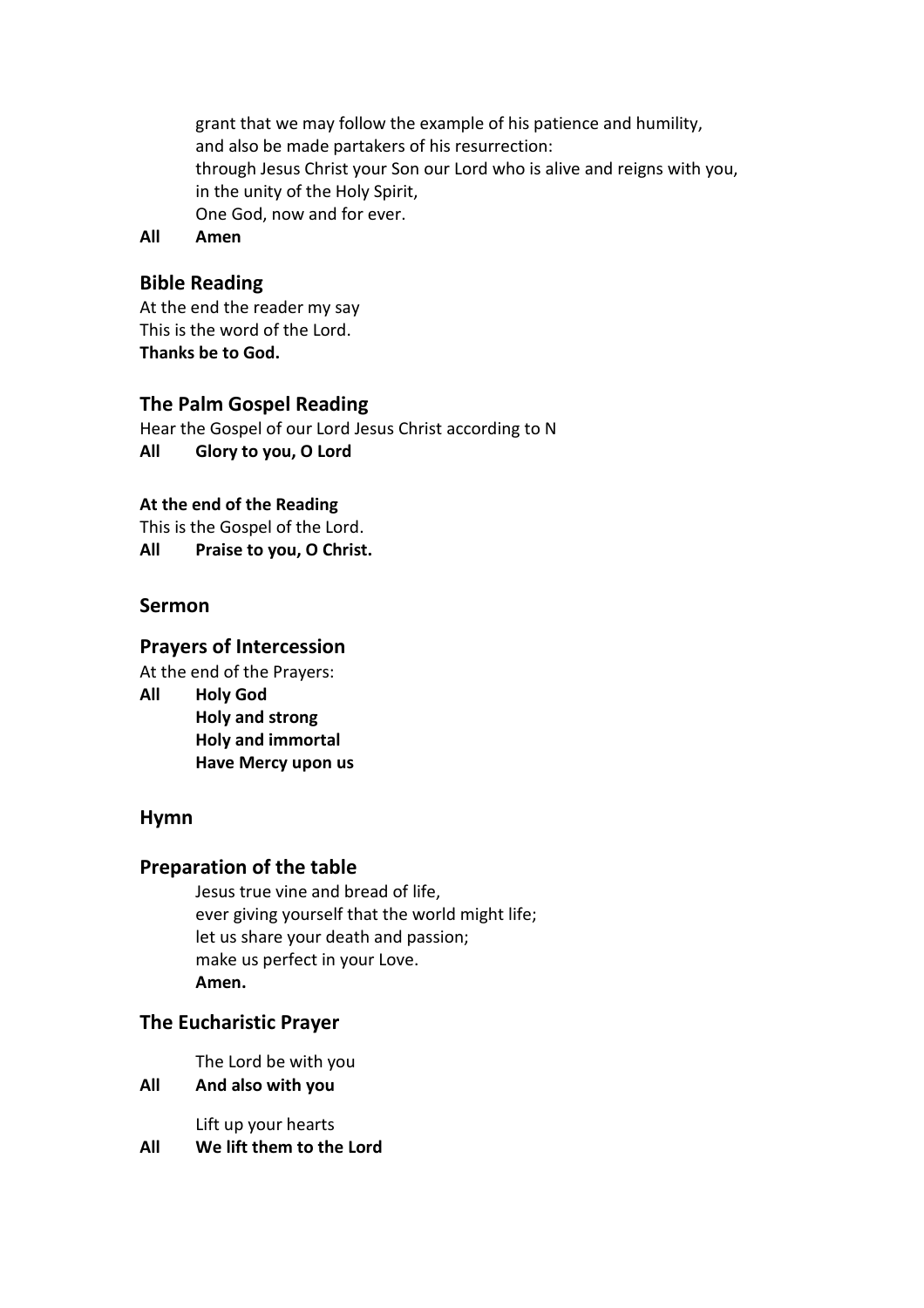Let us to give thanks to the Lord Our God.

**All It is right to give thanks and Praise**  It is indeed right, It is our duty and our joy, at all times and in all places to give you thanks and praise, holy Father, heavenly King, almighty and Eternal God, through Jesus Christ your Son our Lord. for he is your living Word; through him you have created all things from the beginning, and formed us in your own image.

#### **All To you be glory and praise for ever**

Through him you have freed us from the slavery of sin, giving him to be born of a woman and to die upon the cross; You raised him from the dead and exalted him to your right hand on high.

#### **All To you be glory and praise for ever**

Through him you have sent upon us your Holy and life – giving spirit, and made us a people for your own possession.

#### **All To you be glory and praise for ever.**

And now we give you thanks because, for our salvation, he was obedient even to death on the Cross. the tree of shame was made the tree of glory and where life was lost, there life has been restored.

Therefore with angels and archangels, and with all the company of heaven. we proclaim your great and glorious name, for ever praising you and singing

**All Holy, holy, holy Lord, God of power and might, heaven and Earth are full of your glory. Hosanna in the highest. +Blessed is he who comes in the name of the Lord. Hosanna in the highest.** 

> Accept our praises, heavenly Father, through your Son Our Saviour Jesus Christ, and as we follow his example and obey his command, grant that by the power of your holy Spirit these gifts of bread and wine may be to us his body and his blood; who in the same night that he was betrayed,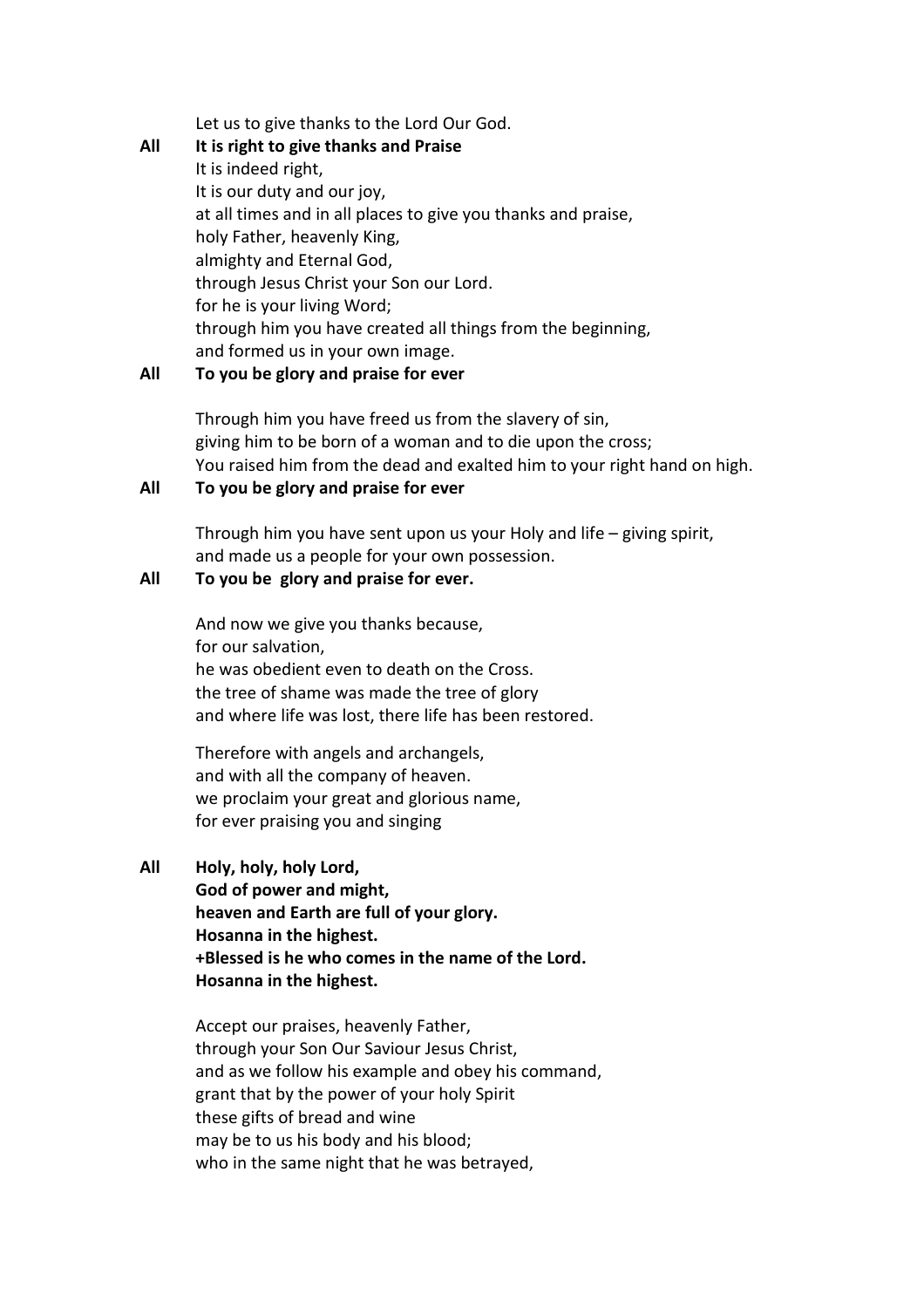took bread and gave you thanks; he broke it and gave it to his disciples, saying; Take, eat; this is my body which is given for you; Do this in remembrance of me .

#### **All To you be glory and praise for ever**

In the same way after supper he took the cup and gave you thanks; he gave it to them saying; drink this all of you; this is my blood of the new covenant, which is shed for you and for many for the forgiveness of sins. do this, as often as you drink it, in remembrance of me.

### **All To you be glory and praise for ever.**

Therefore, heavenly father, we remember his offering of himself made once for all upon the cross; we proclaim his mighty resurrection and glorious ascension, we look for the coming of your kingdom and with this bread and this cup, we make the memorial of Christ your Son our Lord. Jesus Christ is Lord

### **All Lord, by your cross and resurrection you have set us free You are the Saviour of the world.**

Accept through him, our great high Priest, this our sacrifice of thanks and praise, and as we eat and drink theses holy gifts in the presence of your Divine Majesty, renew us by your spirit, inspire us with your love and unite us in the body of your son, Jesus Christ Our Lord

### **All To you be glory and praise for ever.**

Through him, and with him and in him, in the unity of the Holy Spirit, with all who stands before you in earth and heaven, we worship you Father Almighty in songs of everlasting praise.

### **All Blessing and honour and glory and power be yours for ever and ever. Amen**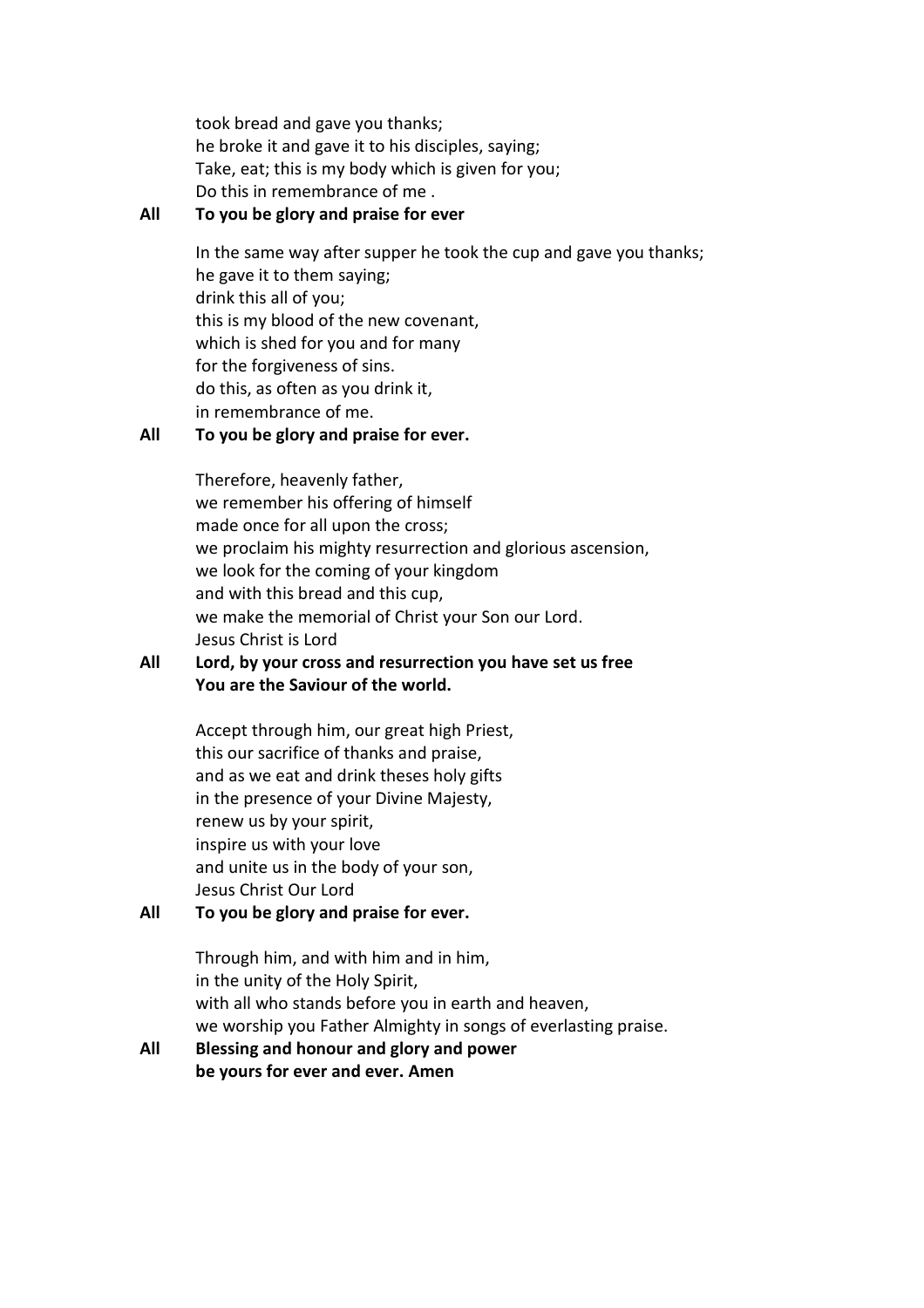# **The Lord's Prayer**

As our Saviour taught us, so we pray

**All Our Father in Heaven Hallowed be your name. Your kingdom come your will be done, On earth as in Heaven. Give us today our daily bread. Forgive us our sins As we forgive those who sin against us. Lead us not in temptation But deliver us from evil, For the kingdom, the power and the glory are yours, Now and for ever. Amen.** 

## **Breaking of the bread**

**The priest breaks the consecrated bread** 

Every time we eat this bread and drink this cup **We proclaim the Lord's death until he comes.** 

> **Lamb of God, you take away the sin of the world Have mercy on us Lamb of God you take away the sin of the world Have mercy on us. Lamb of God, you take away the sin of the world Grant us peace**

Draw near with faith, Receive the body of our Lord Jesus Christ Which he gave for you, And his blood which he shed for you. Eat and drink in remembrance that he died for you And feed him in your hearts by faith with thanksgiving

## **Post Communion Prayer**

Lord Jesus Christ, you humbled yourself in taking the form of a servant, And in obedience, died on the cross for our salvation. Give us the mind to follow you and proclaim you as Lord and King To the Glory of God the Father.

**All Amen**